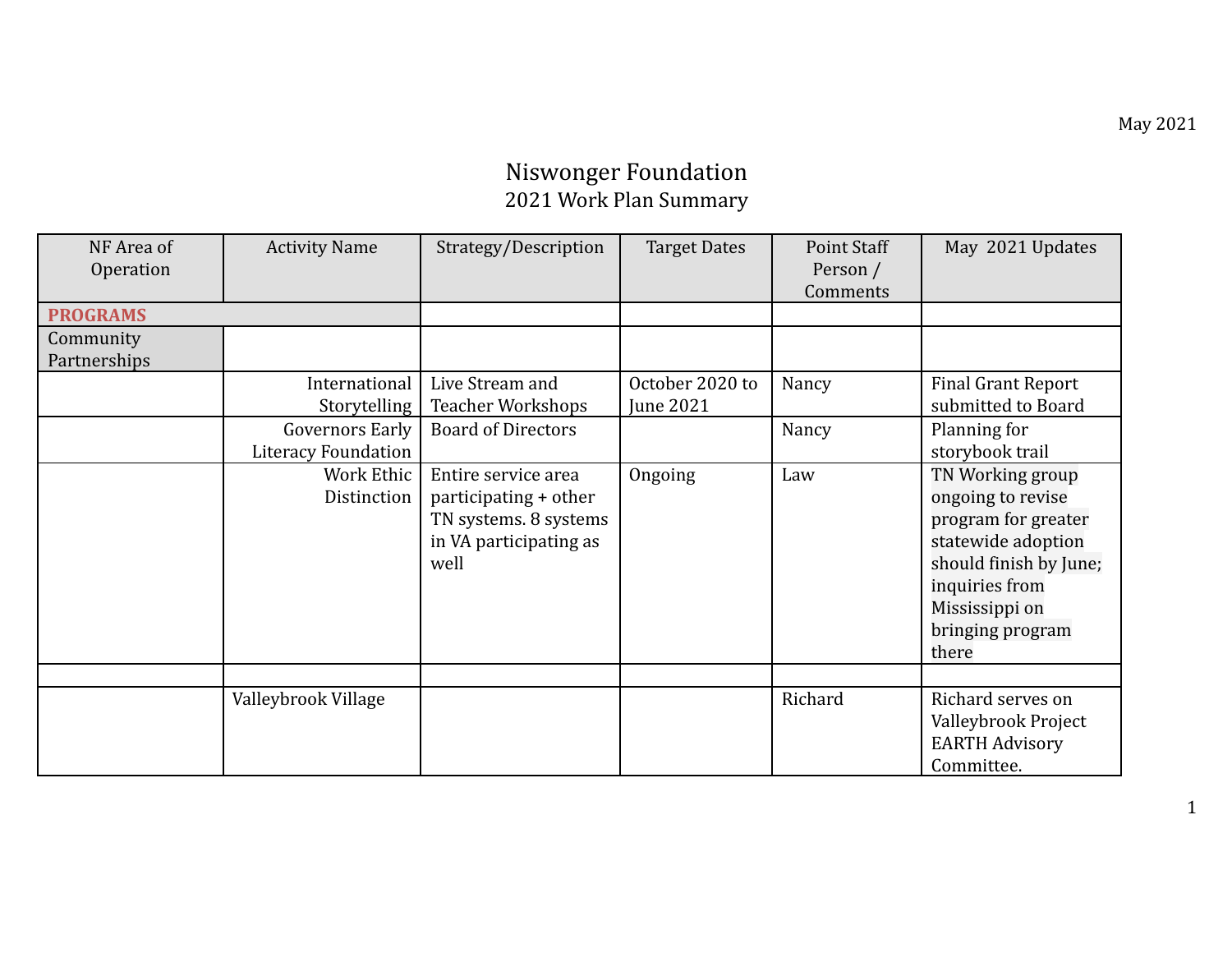|                    | <b>NPAC</b>                          | Camp NPAC for Kids                                                                                                                          | Decision has not<br>been made<br>regarding camps<br>for 2021                                                                           | Kathy, Nancy  | Mini Grants<br>unavailable for<br>2020-2021                                                                                                                                                                                                       |
|--------------------|--------------------------------------|---------------------------------------------------------------------------------------------------------------------------------------------|----------------------------------------------------------------------------------------------------------------------------------------|---------------|---------------------------------------------------------------------------------------------------------------------------------------------------------------------------------------------------------------------------------------------------|
|                    | Second Harvest Food<br>Bank          | Backpack program                                                                                                                            |                                                                                                                                        | Nancy         | Mini Grants<br>unavailable for<br>2020-2021                                                                                                                                                                                                       |
| CareerConnect      | Summer<br>Experience/Interns         | Developing<br>programming for<br>Summer Experience<br>camps; beginning to<br>reach out to industries<br>for tours and summer<br>internships | Summer Experience<br>dates set -<br>% 2022: June 7-18,<br>% 2023: July 12-23<br>Summer<br>internships for 6<br>weeks during<br>summer. | Gabby/Law     | Planning for two<br>Summer Experience<br>camps for June and July<br>of 2021; exploring<br>possible alternatives if<br>Covid restrictions are<br>still in place; preparing<br>for internships.                                                     |
|                    | <b>Program Activities</b><br>monthly | Monthly online meetings<br>for Class of 2021, 2022,<br>and 2023.<br>Recruitment for % 2024                                                  | Summer 2021                                                                                                                            | Gabby/Law     | Finished monthly<br>meetings via zoom;<br>scheduling AY 21-22<br>school meetings<br>(in-person); finalizing<br>post-graduation plans with<br>class of 2021 (23/26 are<br>heading to post-secondary<br>education, 2 military, and 1<br>workforce). |
| Niswonger Scholars | Summer Leadership<br>Institute       | Leadership Program                                                                                                                          | July 26-30 2021                                                                                                                        | Nancy/Barbara | Moving to late<br>summer to ensure<br>greatest safety.                                                                                                                                                                                            |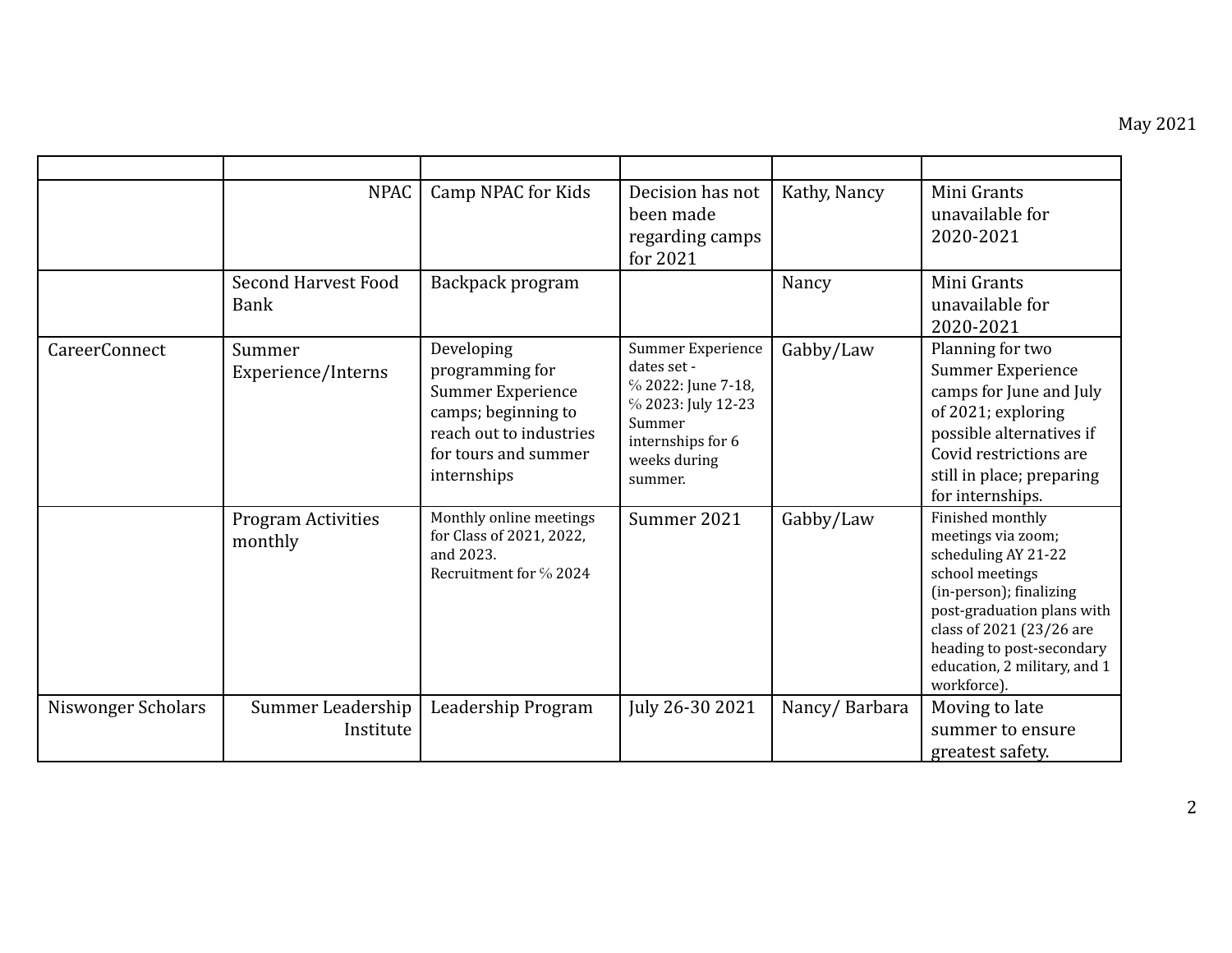|                       | Winter Leadership<br>Institute |                                                                                                   | Dec. 16-17 2021              | Nancy/Barbara                      | Institute is in planning<br>stage.                                                                                          |
|-----------------------|--------------------------------|---------------------------------------------------------------------------------------------------|------------------------------|------------------------------------|-----------------------------------------------------------------------------------------------------------------------------|
|                       | Alumni Meeting                 |                                                                                                   | December 18,<br>2021         | Nancy/Barbara                      | In planning stage and<br>hoping for an<br>in-person event                                                                   |
|                       | <b>Scholar Selections</b>      |                                                                                                   |                              | Nancy/Barbara                      | TBD                                                                                                                         |
|                       | <b>New Scholars Dinner</b>     |                                                                                                   | TBD for Class of<br>2024     | Nancy/Barbara                      | N/A                                                                                                                         |
|                       | Scholar trips                  | Seniors - Normandy<br>Sophomore -Outdoor<br>Challenge<br>Juniors - New York<br>Freshmen - Bahamas | 2021                         | Nancy                              | All trips cancelled for<br>2021.<br>Outdoor Challenge on<br>track as follows:<br>Sophomores July 8-11<br>Juniors July 15-18 |
|                       | <b>Senior Scholars</b>         | <b>Graduation Dinner</b>                                                                          | July 27, 2021                | Nancy/Barbara                      | Planning an in-person<br>dinner at the General<br>Morgan Inn                                                                |
| NiswongerCARE<br>(C3) | Staff meeting/<br>trainings    | Monthly meetings<br>with all NCARE staff<br>for training and<br>professional learning             | Last Friday of<br>each month | Denise<br>Anita<br>Shawn           | A combination of<br>in-person and virtual<br>staff meetings held.                                                           |
|                       | Leadership Team<br>Meetings    | Weekly meetings for<br>planning and<br>preparation for key<br>programming<br>initiatives          | <b>Every Thursday</b>        | Denise<br>Anita<br>Shawn<br>Nellie | Meetings held<br>in-person as<br>scheduled each week.                                                                       |
|                       | Campaigns                      | Five campaigns<br>focused on college                                                              | Spring 2021                  | Advisors                           | <b>College and Career</b><br><b>Planning Nights and</b>                                                                     |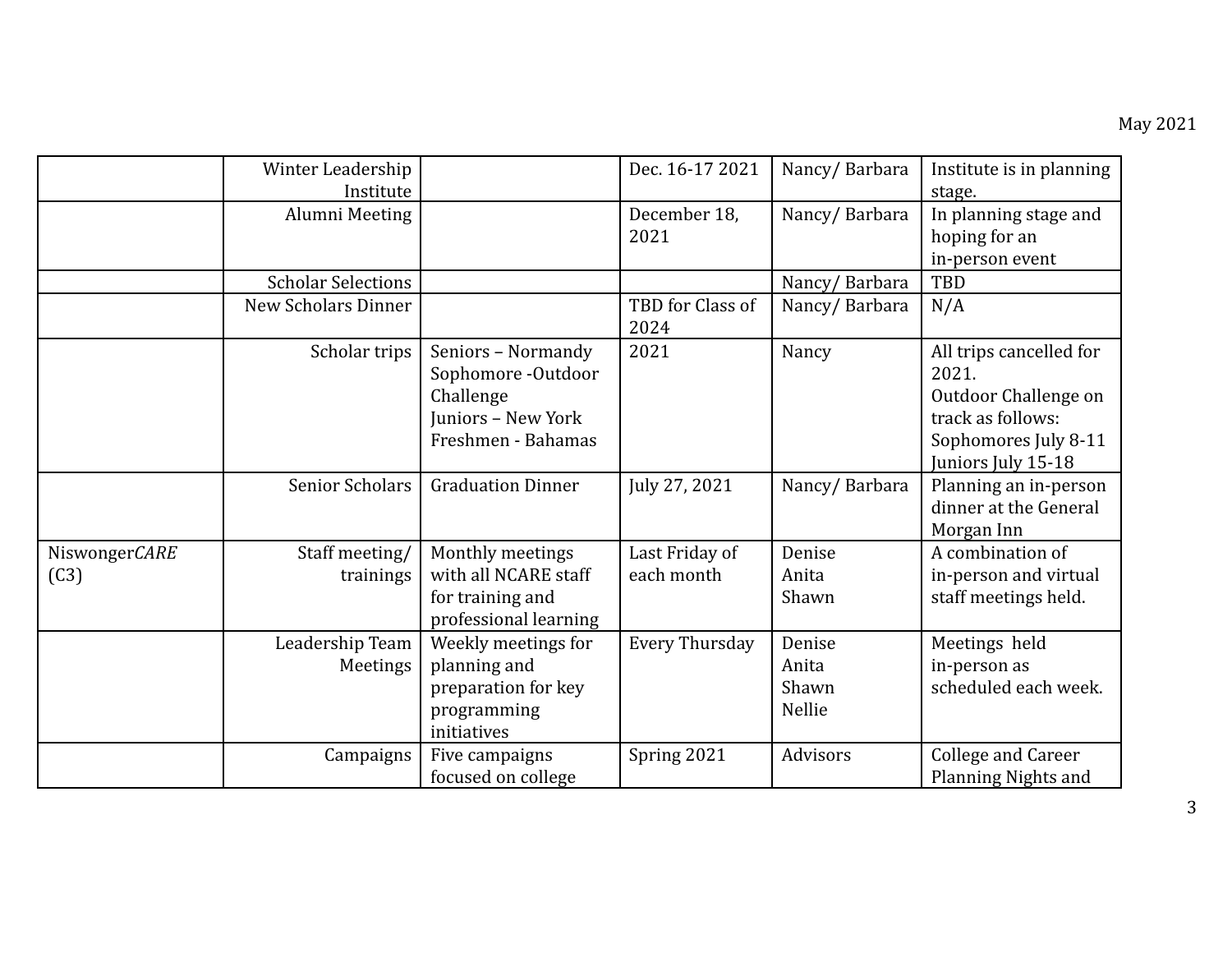|                                    | going tasks and<br>aligned with State's<br>Path to College events.        |             |                                                            | <b>College Signing Day</b><br>events held in all 30<br>schools.                                                                                                                                                                |
|------------------------------------|---------------------------------------------------------------------------|-------------|------------------------------------------------------------|--------------------------------------------------------------------------------------------------------------------------------------------------------------------------------------------------------------------------------|
| Summer Melt<br>Programming         | Big-Bright-Future                                                         | Spring 2021 | Nellie                                                     | 560 Students enrolled.<br>Partnership meetings<br>scheduled with<br>regional higher eds to<br>prepare for serving<br>students.                                                                                                 |
| Outcome/Progress<br>Analysis       | Reviewing data<br>regarding progress on<br>major milestones               | Ongoing     | Denise                                                     | Ongoing data analysis<br>of Advisor activity and<br>other metrics such as<br>TN Promise and<br>FAFSA applications.<br><b>National Student</b><br>Clearinghouse<br>Contract in works for<br>class of 2021 and<br>class of 2022. |
| Social Media/Website<br>Engagement | Facebook, Instagram,<br>Twitter, and YouTube,<br>NiswongerCARE<br>website | Ongoing     | Shawn-Webmaster<br>Mary Kerns- Social<br>Media Coordinator | niswongercare.org<br>updated. Social media<br>is posted regularly<br>with significant<br>growth in<br>engagements.                                                                                                             |
| <b>Texting Platform</b>            | Signal Vine-college<br>access messaging<br>platform                       | Ongoing     | Anita                                                      | 3,666 students<br>enrolled                                                                                                                                                                                                     |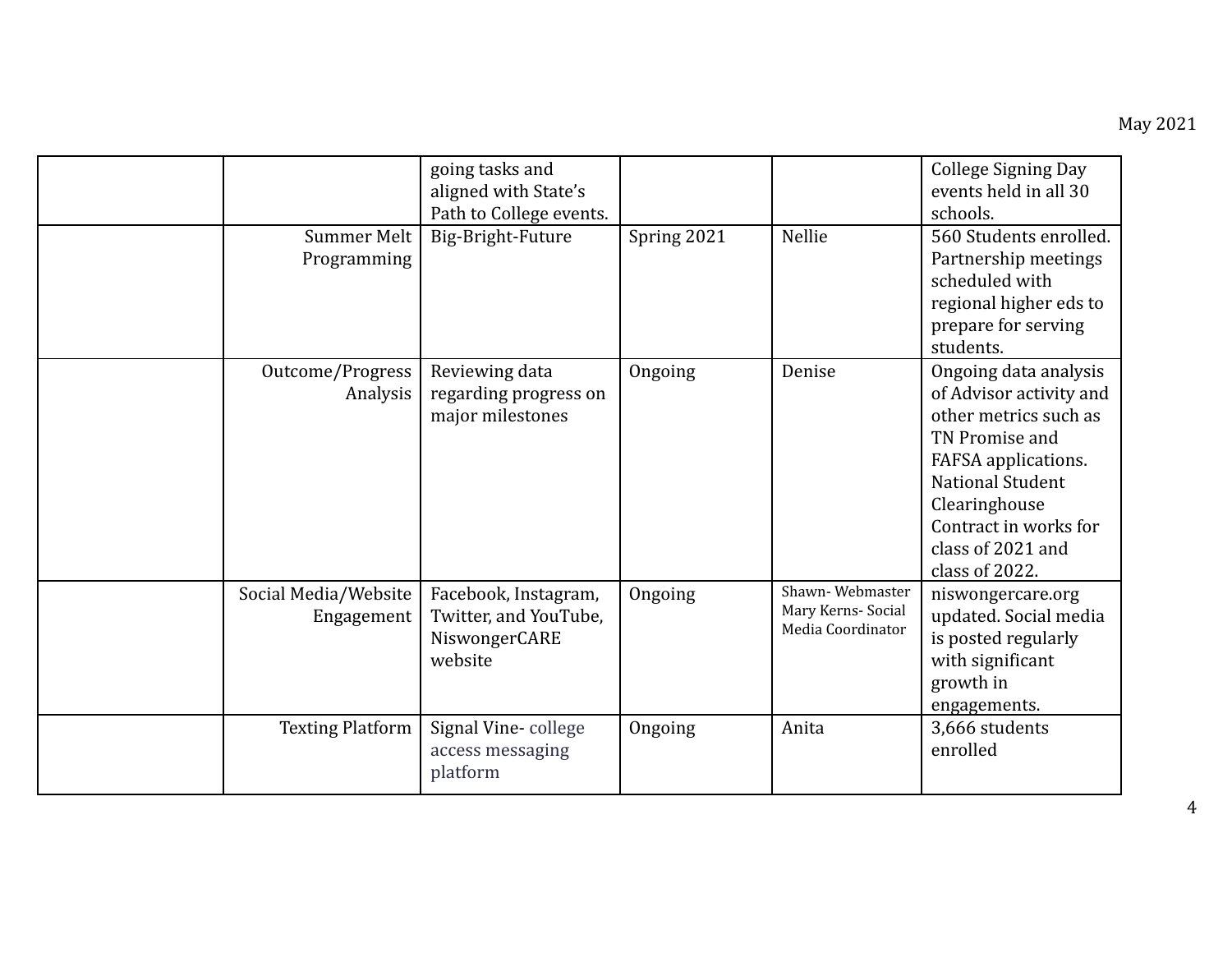|                 | Advocacy         | <b>NCAN Fellowship</b>              | Ongoing until<br>October, 2022 | Denise,<br>Scholars:<br>Jasmine Martin,<br>Gustavo Castillo | Continued<br>participation in<br>Fellowship<br>Community meetings<br>and trainings                                                                                       |
|-----------------|------------------|-------------------------------------|--------------------------------|-------------------------------------------------------------|--------------------------------------------------------------------------------------------------------------------------------------------------------------------------|
| Personalized    |                  |                                     |                                |                                                             |                                                                                                                                                                          |
| Learning $(C3)$ |                  |                                     |                                |                                                             |                                                                                                                                                                          |
|                 | Niswonger Online |                                     |                                |                                                             |                                                                                                                                                                          |
|                 |                  | <b>Consortium Fees</b>              | Ongoing                        | Jill                                                        | Consortium Seat Fee=<br>$$125/$ seat<br><b>Affiliate Seat Fee</b><br>(when no CARE<br>money) = $$175$ /seat.<br>Fees remained steady<br>during 2020-2021<br>school year. |
|                 |                  | <b>Current Semester End</b><br>Date | Spring 2021                    | Jill                                                        | Courses close May 14.<br>Final grades are ready<br>May 17.                                                                                                               |
|                 |                  | Enrollment                          | Spring 2021                    | Jill                                                        | <b>Enrollment for Spring</b><br>$2021 = 961$ students,<br>representing 23<br>different high schools.                                                                     |
|                 |                  | Enrollment<br>COVID-19              | Spring 2021                    | Jill                                                        | Enrollment is about<br>300 over normal due<br>to schools needing                                                                                                         |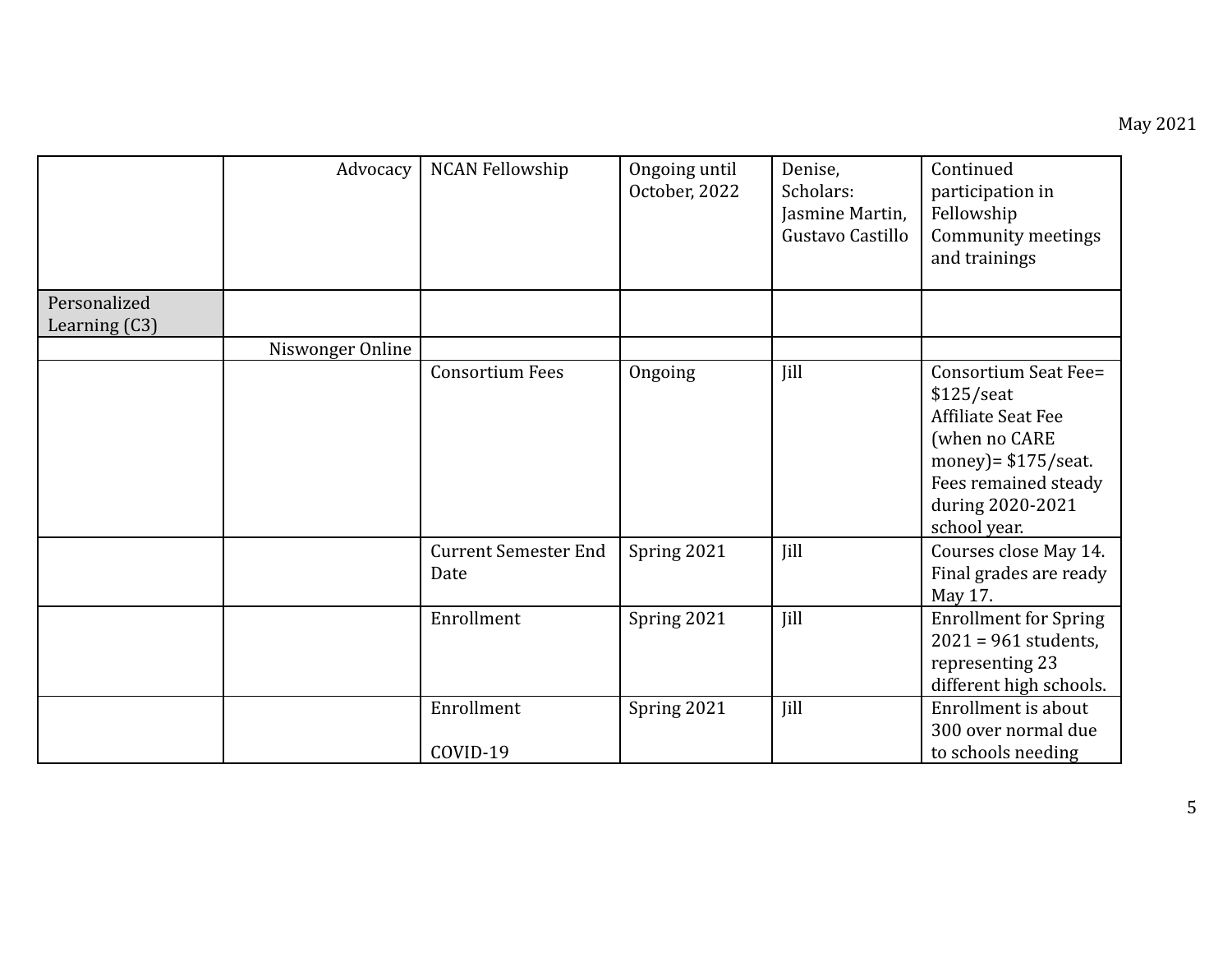|  |                                                                            |                           |              | courses for remote<br>learners.                                                                                                                                                                                                   |
|--|----------------------------------------------------------------------------|---------------------------|--------------|-----------------------------------------------------------------------------------------------------------------------------------------------------------------------------------------------------------------------------------|
|  | Niswonger Online<br><b>Course Development</b><br>COVID-19 & CARES<br>Grant | Fall 2020-<br>Summer 2021 | Jill         | 23 new courses have<br>been/are being<br>developed with<br>CARES funds. 14 of<br>our online teachers<br>are doing this work.<br>Some new courses<br>were taught Spring<br>2021, others will be<br>launched in Summer<br>and Fall. |
|  | <b>Course Catalog</b><br>Expansion<br>COVID-19 & CARES<br>Grant            | <b>Fall 2021</b>          | Jill         | After this school year<br>our course catalog<br>will increase from 44<br>to 63 courses                                                                                                                                            |
|  | Professional<br>Development                                                | Ongoing                   | Gina/Richard | Led multiple virtual<br>PDs through the Rural<br>LIFE program for<br>teachers wanting help<br>with online and<br>remote learning                                                                                                  |
|  | Website<br>niswongeronline.com                                             | Ongoing                   | Jill         | Continuously<br>updating website to<br>reflect programs and<br>needed information                                                                                                                                                 |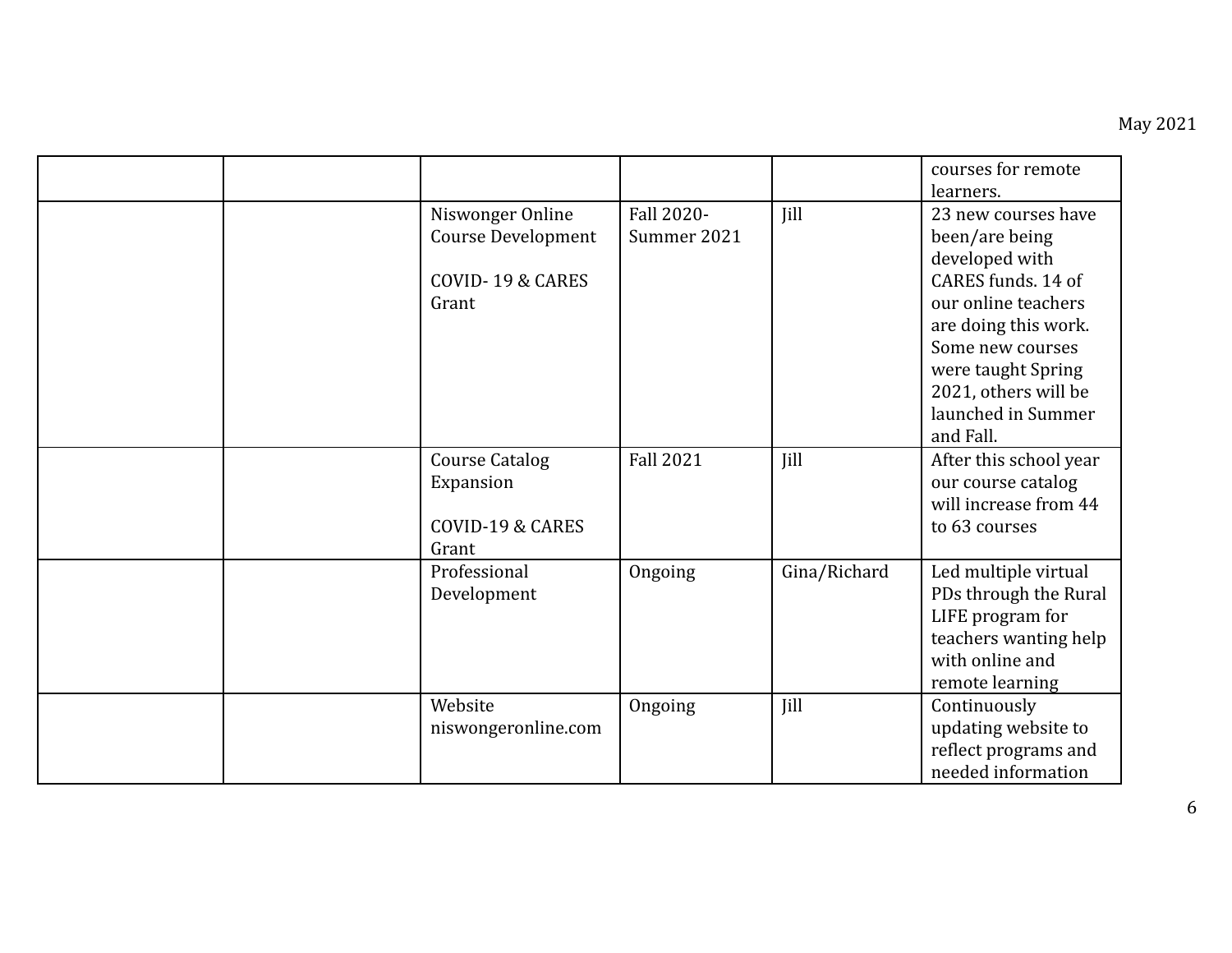|                                              |                                              |         |             | regarding Niswonger<br>Online and Online<br>Dual enrollment<br>opportunities                                                                                                                                                            |
|----------------------------------------------|----------------------------------------------|---------|-------------|-----------------------------------------------------------------------------------------------------------------------------------------------------------------------------------------------------------------------------------------|
|                                              | Newsletter                                   | Ongoing | <b>Iill</b> | Online newsletter<br>published quarterly to<br>share student, teacher,<br>and course spotlights,<br>important<br>announcements and<br>more with current<br>students, parents,<br>teachers, counselors,<br>and school<br>administrators. |
|                                              | Social Media:<br>Instagram and<br>Facebook   | Ongoing | Jill        | Social media channels<br>are updated several<br>times per week with<br>announcements,<br>course spotlights, etc.                                                                                                                        |
| NiswongerCare<br>Online/Affiliate<br>Members | <b>CARE Foundation of</b><br>America Funding | Ongoing | Gina        | After this spring 2021<br>semester CARE<br>Foundation funds will<br>be depleted and all<br>affiliate schools will<br>be paying the seat fee<br>of \$175                                                                                 |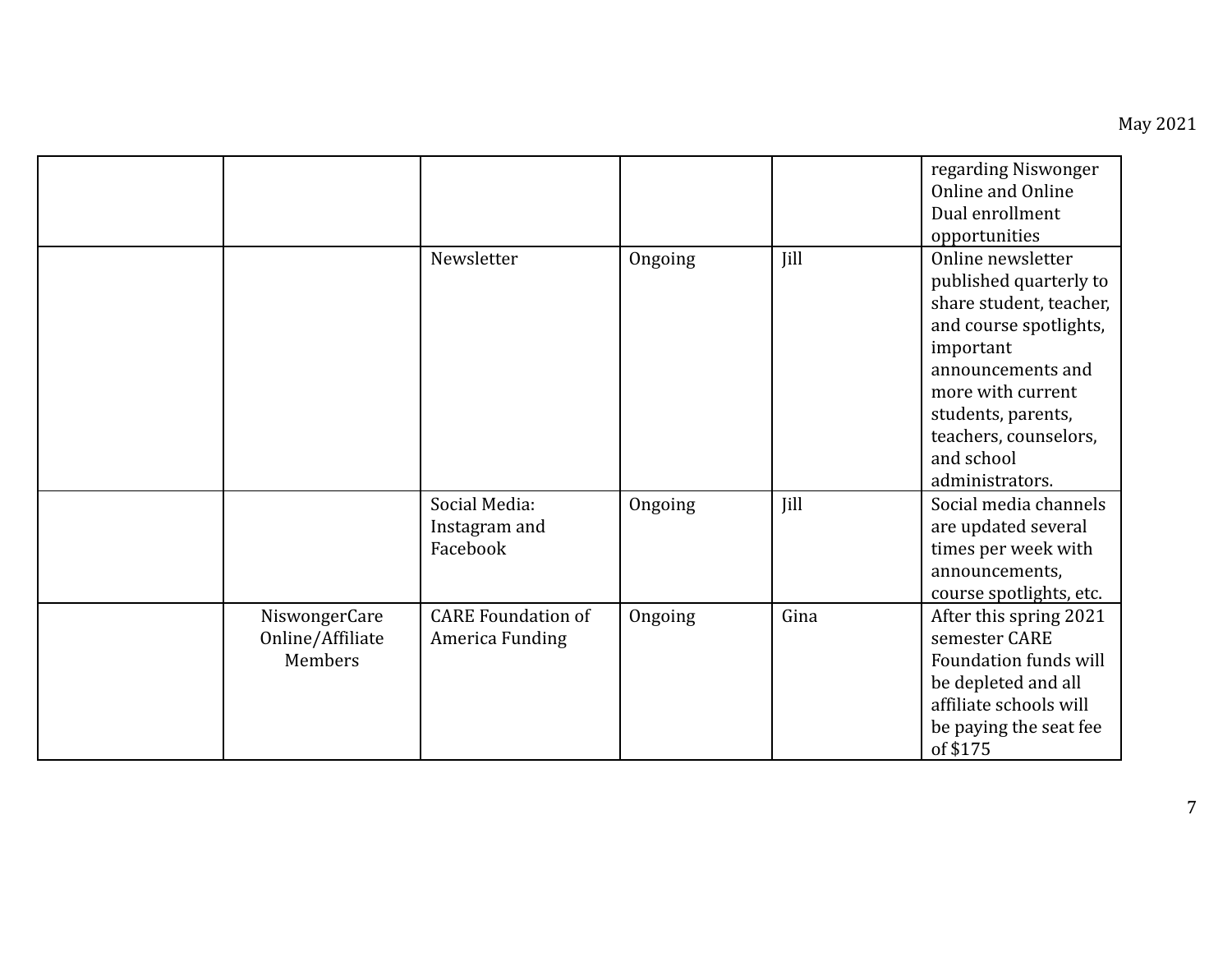|                   | Affiliate System Fees                        | Ongoing | Gina | Possible look at<br>changing annual fee<br>set up for Affiliate<br>systems. Recommend<br>the base fee of<br>\$2300/system                                                                                    |
|-------------------|----------------------------------------------|---------|------|--------------------------------------------------------------------------------------------------------------------------------------------------------------------------------------------------------------|
|                   | Possible new Systems                         | Sp 2021 | Gina | Received encouraging<br>words from<br>Commissioner<br>Schwinn regarding<br>possible help with the<br>expansion of<br>Niswonger Online. We<br>hope that continues<br>and resources from<br>the state can help |
| AP Access for All | New Schools<br>On-Boarding                   |         | Gina | Working with state<br>officials through an<br>"Intent to Participate"<br>to find interested<br>systems throughout<br>the state                                                                               |
|                   | New Staff Hire and<br>Training               |         | Gina | Hiring and training of<br>17 members of core<br>Admin team                                                                                                                                                   |
|                   | College Board<br>Training for TN<br>teachers |         | Gina | Working with College<br>Board and their<br>vendors to give                                                                                                                                                   |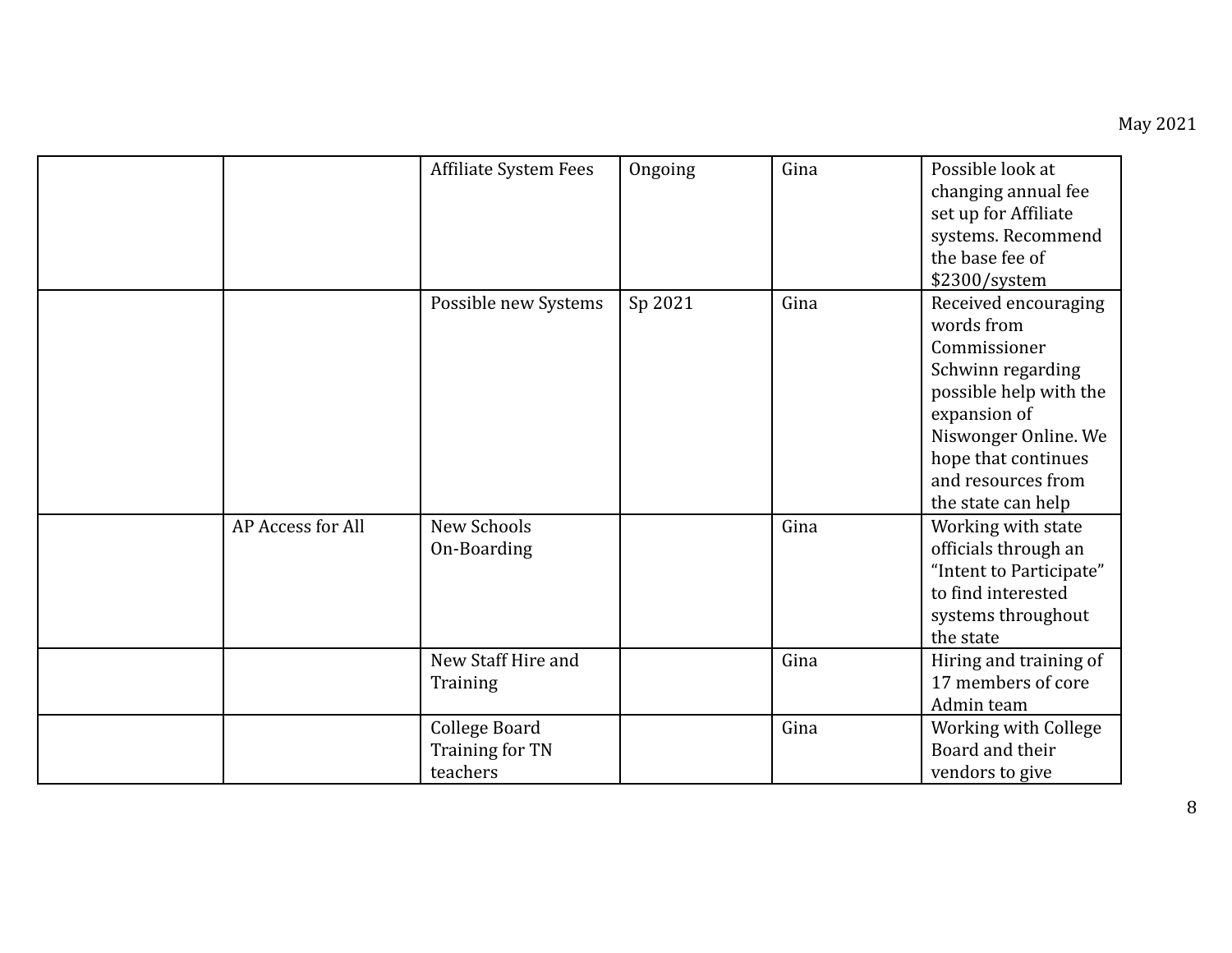## May 2021

|  |                                      |      | teachers access to<br><b>College Board training</b>                                                                                                                                                                                                                     |
|--|--------------------------------------|------|-------------------------------------------------------------------------------------------------------------------------------------------------------------------------------------------------------------------------------------------------------------------------|
|  | Recruitment of online<br>AP teachers | Gina | Using multiple outlets<br>across the state to<br>promote the hiring of<br>current College Board<br>trained teachers to<br>teach with Niswonger<br>Online                                                                                                                |
|  | <b>AP Liaisons</b>                   | Gina | After schools are<br>on-boarded working<br>to identify who would<br>be the best AP Liaison<br>for each of their high<br>schools.                                                                                                                                        |
|  | MOU, Contracts,<br>Paperwork         | Gina | Working to gain<br>approval of a school<br>system MOU along<br>with contracts for<br>employees and MOU's<br>for New Online AP<br>teachers and AP<br>Liaisons<br>Researching ways to<br>make paperwork/<br>contract/tax form<br>completion easier<br>over long distances |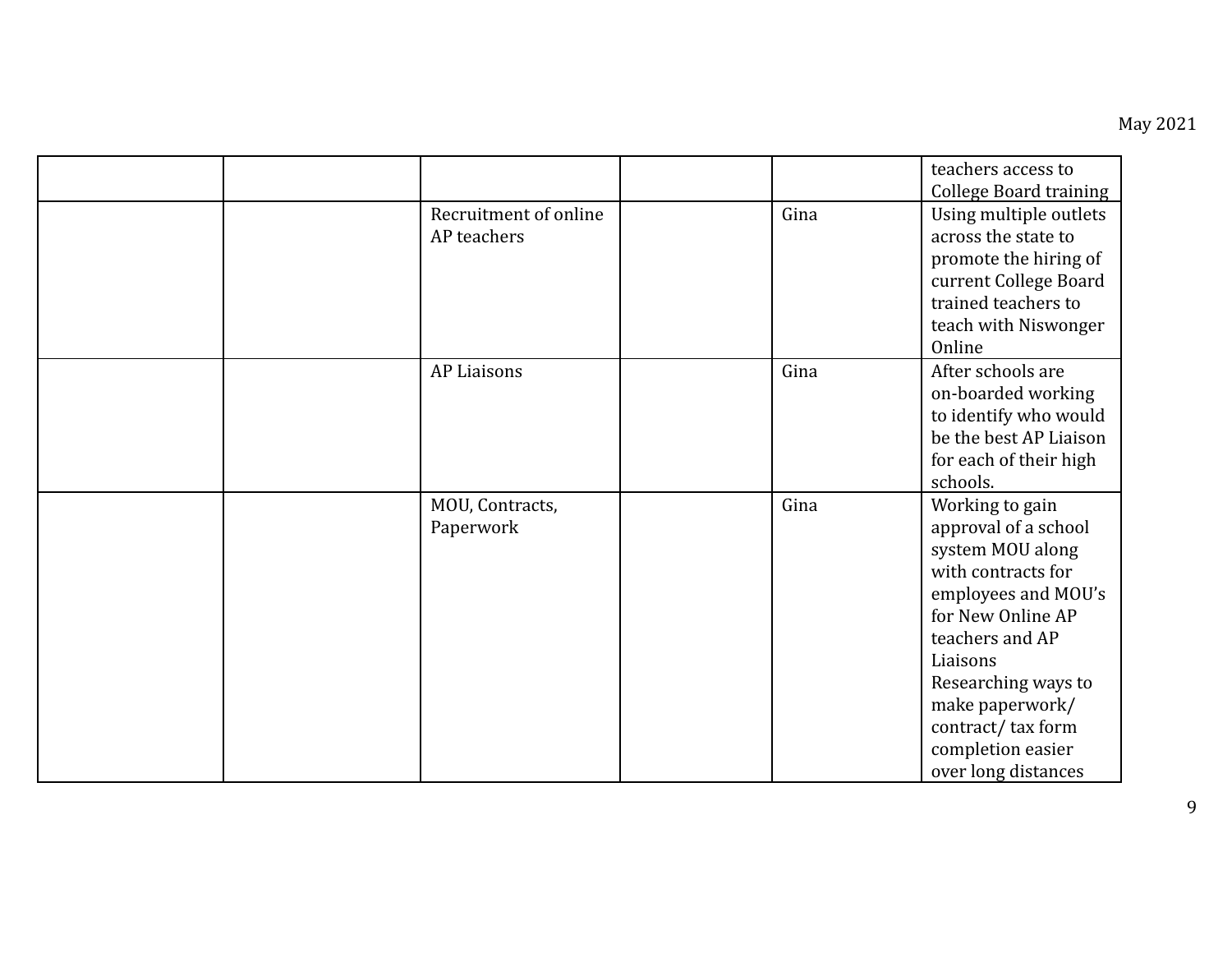|                   |                                                                  | Media/Marketing                                                          |                     | Gina                                         | Began steps to<br>possibly hire a<br>marketing firm to<br>work with the state<br>communications dept<br>and better all media<br>for AP Access for All                                                    |
|-------------------|------------------------------------------------------------------|--------------------------------------------------------------------------|---------------------|----------------------------------------------|----------------------------------------------------------------------------------------------------------------------------------------------------------------------------------------------------------|
|                   | Coding                                                           | Variety of topics,<br>levels, and delivery<br>approaches<br>implemented. |                     | Richard/ETSU<br>partners                     | Partnership activities<br>remain "on hold".                                                                                                                                                              |
| Professional      |                                                                  |                                                                          |                     |                                              |                                                                                                                                                                                                          |
| Development (C3)  |                                                                  |                                                                          |                     |                                              |                                                                                                                                                                                                          |
|                   | New PD Day design<br>being discussed called<br>Learning Together |                                                                          | October 22,<br>2021 | Mia Hyde/<br>Vivian/Nancy/<br><b>Barbara</b> | 7 school districts are<br>on board with this<br>new design: Johnson<br>County, Elizabethton<br>City, Carter County,<br>Sullivan County,<br>Greene County,<br>Kingsport City and<br><b>Hancock County</b> |
| <b>Rural LIFE</b> | <b>Instructional Coaches</b>                                     | <b>Ongoing Support</b>                                                   |                     | Richard                                      | For the 2020/21<br>school year, coaches<br>are delivering support<br>tailored for individual<br>school needs. While<br>some in-person                                                                    |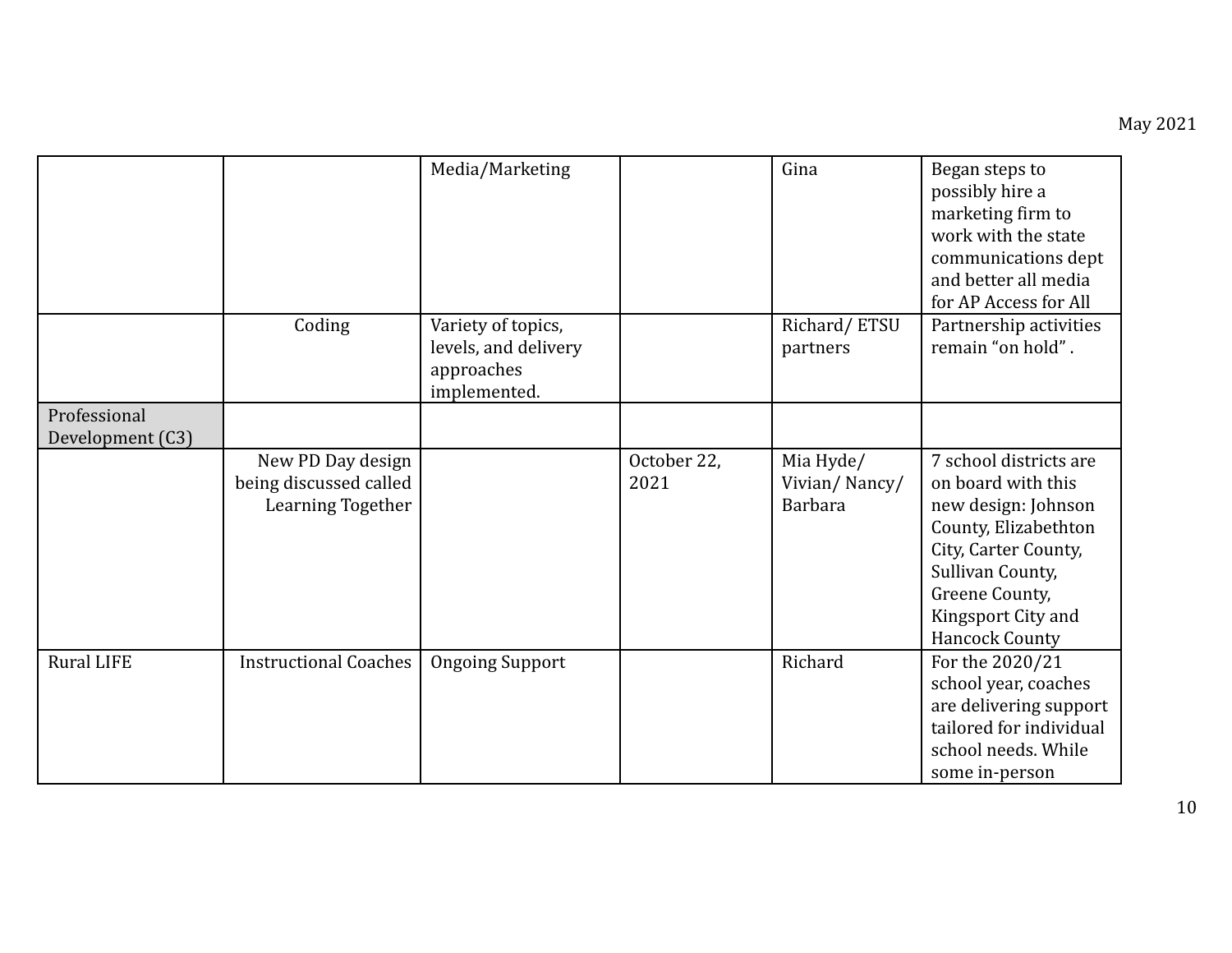|                     |                             |         | support is delivered,<br>much support is<br>scheduled in a virtual<br>format.                                                                                                                                                                         |
|---------------------|-----------------------------|---------|-------------------------------------------------------------------------------------------------------------------------------------------------------------------------------------------------------------------------------------------------------|
|                     | School-year training        | ongoing | Our coaches have led<br>dozens of short virtual<br>PD sessions; they are<br>archived for viewing<br>as-needed. We are<br>currently<br>implementing a series<br>of support sessions<br>for new lead teachers<br>and principals.                        |
|                     | <b>Strong Start Network</b> |         | We plan to add<br>participants for the<br><b>Strong Start Network</b><br>for the 2021/22<br>school year;<br>participants are<br>working within their<br>districts on<br>implementing new<br>ELA programs, with<br>the support of RL staff<br>and TNTP |
| <b>School Plans</b> |                             | ongoing | School plans from first<br>group of schools have                                                                                                                                                                                                      |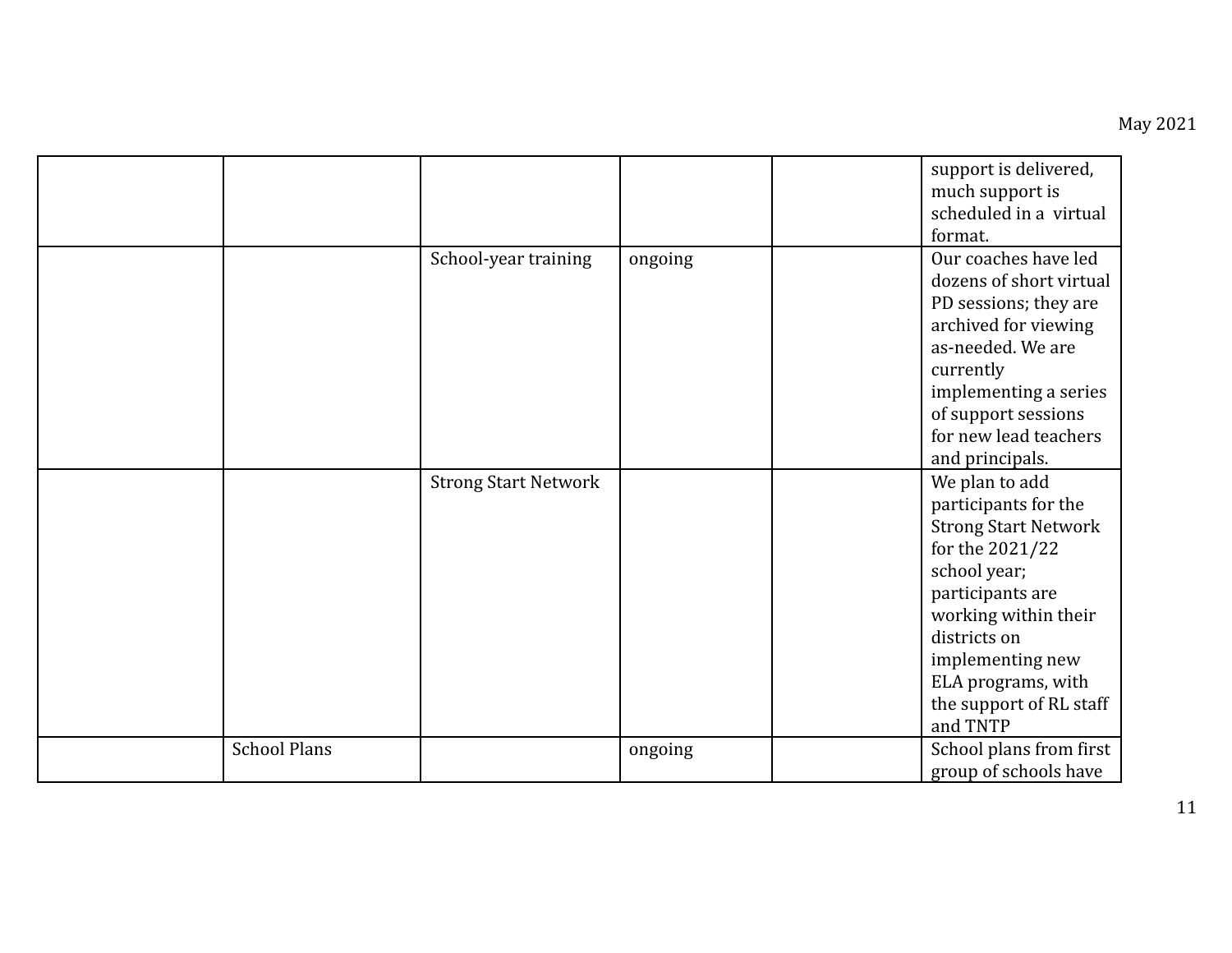|                                   |                                  |                                                            |                                                     |                           | been completed. Most<br>schools in the second<br>group have created<br>plans and<br>implementation has<br>started.         |
|-----------------------------------|----------------------------------|------------------------------------------------------------|-----------------------------------------------------|---------------------------|----------------------------------------------------------------------------------------------------------------------------|
| NTC (EIR coaching<br>project)     |                                  |                                                            | Presentation to<br>Superintendents<br>and Directors | <b>Richard Bales</b>      | second year summer<br>kickoff (2021/22);<br><b>Allison Seeley</b><br>replacing Richard<br>Bales as NF project<br>director. |
| <b>STEM.LD</b>                    |                                  | 2020 EIR grant (US<br><b>Education Dept)</b><br>(\$8.8M)   |                                                     | Richard/Law               | Onboarding of<br>participating schools<br>by the end of May.<br>Summer PD planned.                                         |
| Project On-Track                  | Supplemental tutoring<br>support | Primary funding<br>source Care<br>Foundation of<br>America |                                                     | Debra Bentley,<br>Richard | Planning and outreach<br>to local schools;<br>expected to start<br>Summer 2021                                             |
| <b>OUTREACH</b>                   |                                  |                                                            |                                                     |                           |                                                                                                                            |
| <b>TICUA Board</b>                |                                  | <b>Board Meeting</b><br>October 14                         | Ongoing                                             | Nancy                     | <b>Annual Meeting</b><br>February 15-17, 2021                                                                              |
| <b>Battelle for Kids</b><br>(BFK) |                                  | <b>Rural Collaborative</b><br>Initiative                   |                                                     | Richard/Nancy             | Informal meetings                                                                                                          |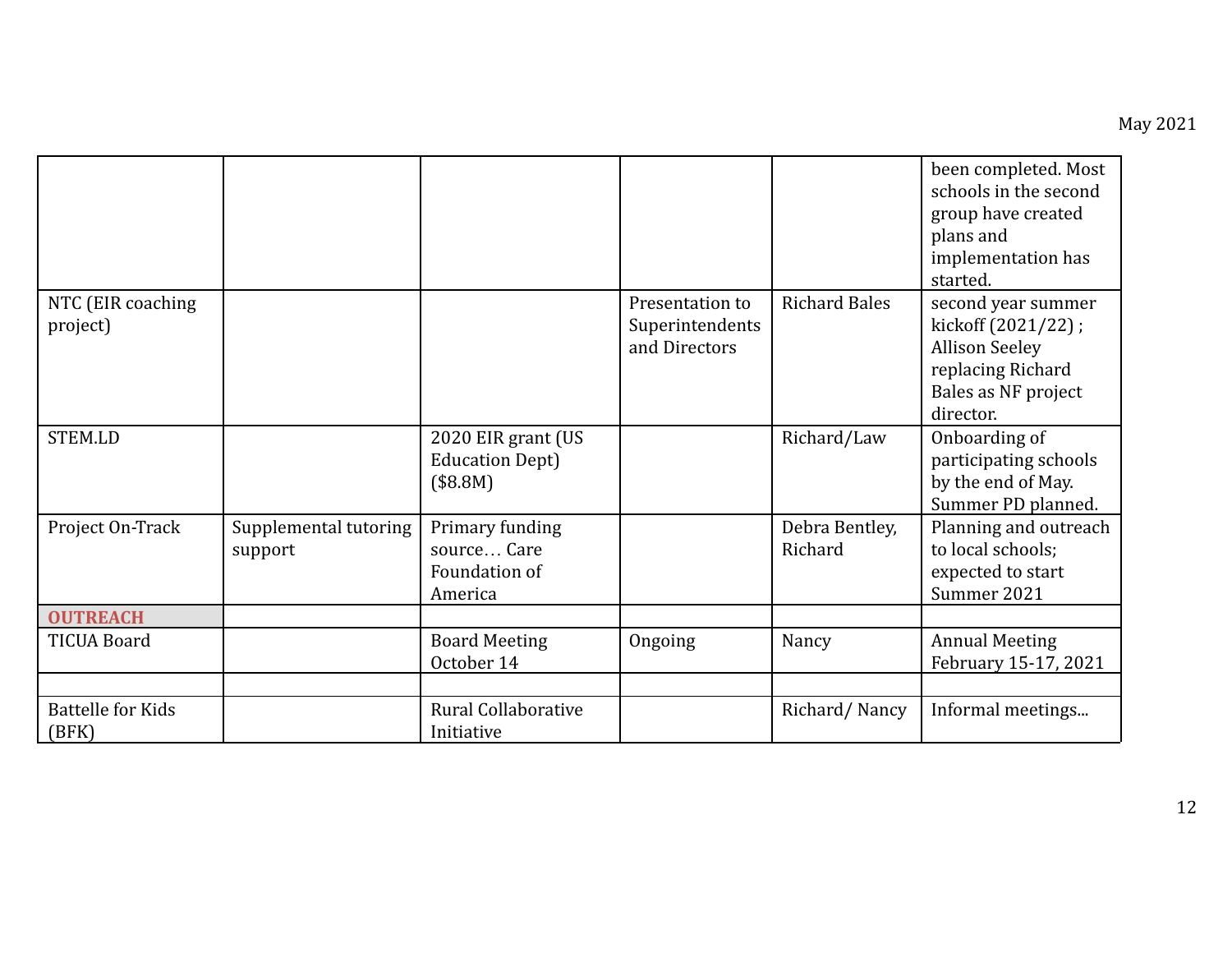| <b>Gates Foundation</b>                             | Learning Circle                           | Representative group<br>from TN - Next<br>meeting May 18           | ongoing  | Nancy         |                                                                                                                                                                                            |
|-----------------------------------------------------|-------------------------------------------|--------------------------------------------------------------------|----------|---------------|--------------------------------------------------------------------------------------------------------------------------------------------------------------------------------------------|
|                                                     | i3/EIR Rural<br>Communities of            | Various<br>(webinars, etc.)                                        |          | Richard       |                                                                                                                                                                                            |
|                                                     | Practice                                  |                                                                    |          |               |                                                                                                                                                                                            |
| Tennesseans for<br><b>Quality Early</b><br>Learning |                                           | Nancy participated in<br>virtual Day on the Hill<br>on February 5. | Ongoing  | Nancy         |                                                                                                                                                                                            |
| <b>ETSU</b>                                         | Center of Excellence<br>in STEM Education | <b>STEM Hub Advisory</b><br>Council monthly<br>meetings            |          | Richard/Law   | NF has representation<br>at most STEM Hub<br>meetings; Law will<br>discuss STEM.LD at<br>Feb16 meeting;<br>reorganization of<br>Center underway,<br>with a third college<br>participating. |
| Commissioner of                                     | Commissioner's                            |                                                                    | monthly  | Nancy         | <b>Meeting First Monday</b>                                                                                                                                                                |
| Education<br><b>SCORE</b>                           | <b>Advisory Council</b>                   | <b>Advisory Council</b>                                            | meetings | Nancy         | of each month<br>Regular virtual                                                                                                                                                           |
|                                                     |                                           |                                                                    |          |               | meetings                                                                                                                                                                                   |
| TN Dept. of Ed. /<br><b>CORE</b> office             |                                           | Regular meetings<br>with Superintendents<br>and Directors          |          | Richard/Nancy | Weekly virtual<br>meetings                                                                                                                                                                 |
| AccelNow                                            |                                           |                                                                    | ongoing  | Richard       |                                                                                                                                                                                            |
| Potential Grants &<br>Partnerships                  |                                           |                                                                    |          |               |                                                                                                                                                                                            |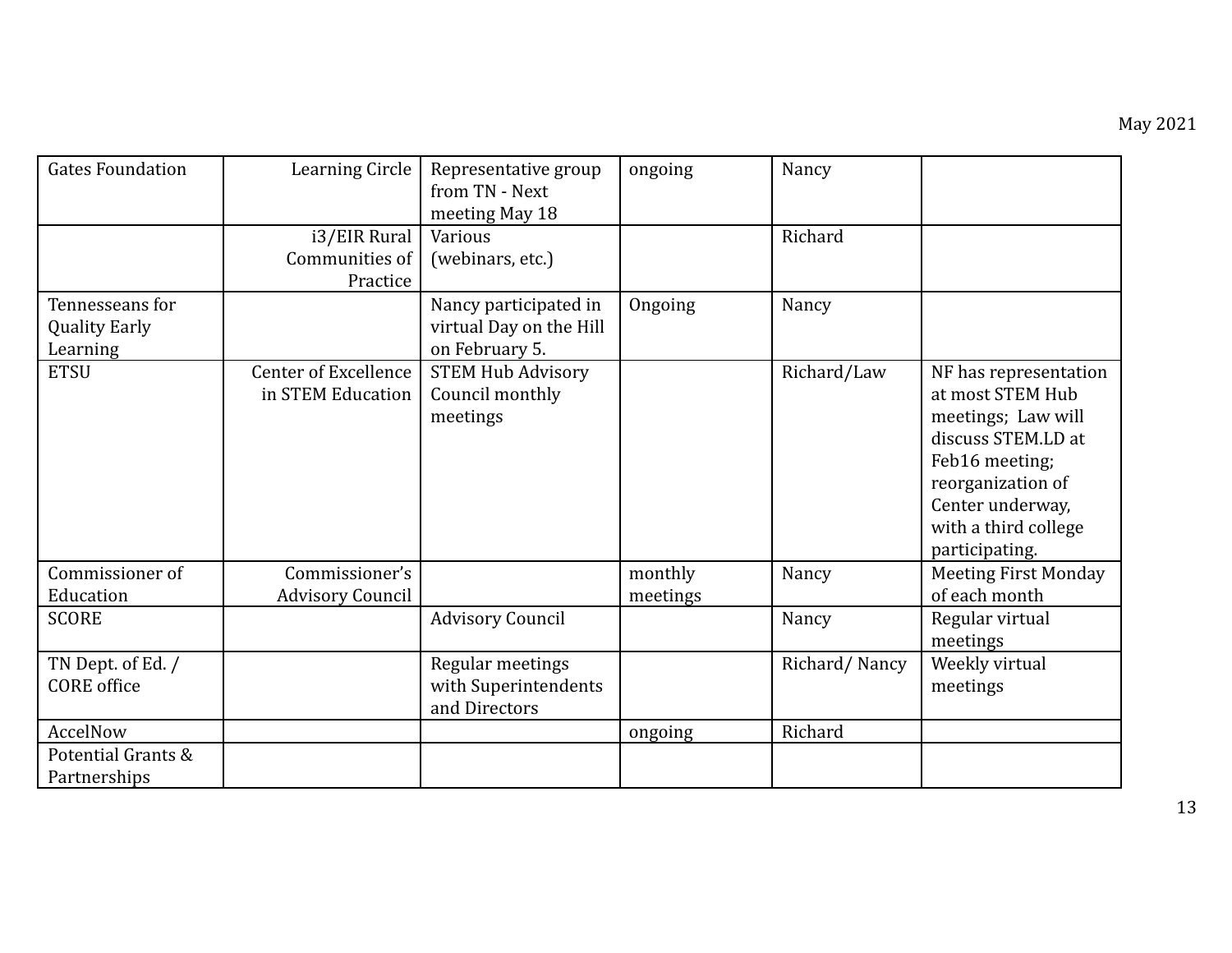|                                                  | Regional Educational<br>Laboratory -<br>Appalachia | Several initiatives<br>with this<br>USED-sponsored<br>agency |                                    |                | PD webinar series in<br>progress; other<br>proposals in planning.                              |
|--------------------------------------------------|----------------------------------------------------|--------------------------------------------------------------|------------------------------------|----------------|------------------------------------------------------------------------------------------------|
|                                                  | <b>National Science</b><br>Foundation              | Partnership with<br><b>ETSU</b>                              |                                    |                | Continuing to explore<br>options.                                                              |
|                                                  | <b>GEAR UP Partnership</b><br>grant                | Partnership with<br><b>ETSU</b>                              |                                    | Nancy/Richard  | In planning stages for<br>2021 submission.                                                     |
| Local Business &<br>Industry                     |                                                    |                                                              | Ongoing                            | Nancy/Law      | Recruiting focused on<br>financial giving/<br>expansion ongoing                                |
|                                                  | Tennessee Higher<br>Education<br>Commission        | <b>Board Member</b>                                          | Ongoing                            | Nancy          | <b>Quarterly Meetings</b>                                                                      |
|                                                  | TN Arts Commission                                 | Commissioner                                                 | Appointed to<br>Audit<br>Committee | Nancy          | <b>Attended Audit</b><br>Committee meeting<br>February 2                                       |
| <b>ADMINISTRATION</b><br><b>&amp; OPERATIONS</b> |                                                    |                                                              |                                    |                |                                                                                                |
| C <sub>3</sub> Leadership<br>Council             |                                                    |                                                              |                                    | Nancy/Richard  | Annual meeting in<br>planning stage (part<br>of upcoming retreat).                             |
|                                                  | Web page                                           | <b>Updates and News</b>                                      | Spring/Fall<br>2021                | <b>Barbara</b> | Continuously<br>updating as changes<br>occur. Next major<br>update will be<br>October/November |